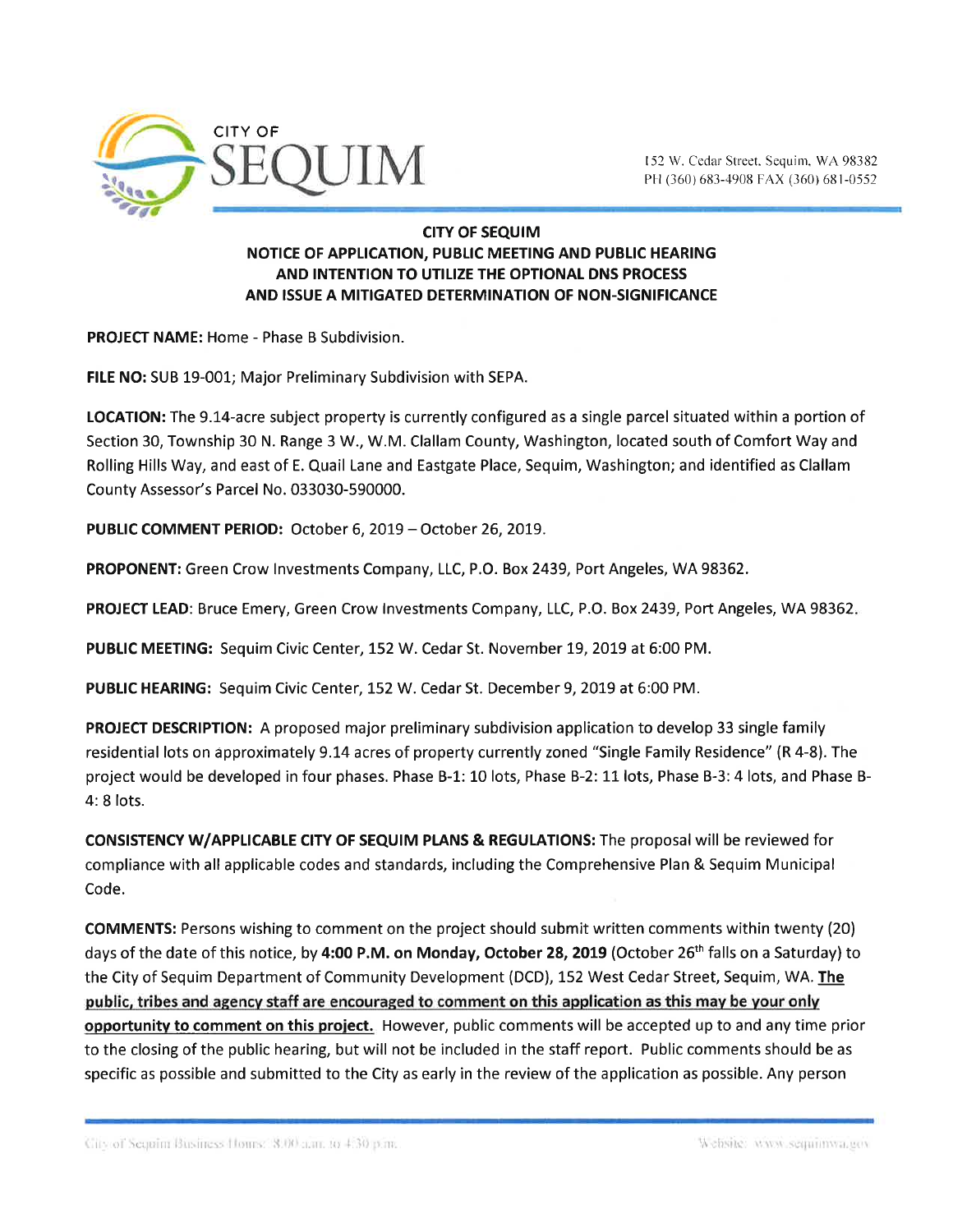may comment on the application, receive notice of and participate in any hearings, and request a copy of the decision. Public comments may be mailed, emailed, personally delivered or faxed to the City: Any person has the right to comment on the application, receive notice of and participate in any hearings, request a copy of the decision once made, and may appeal the decision.

## PERMITS & STUDIES:

- o Major Preliminary Subdivision Approval;
- ¡ State Environmental Policy Act (SEPA) Environmental checklist;
- o Geotechnical Report, Home Subdivision-Phase B; prepared by Zenovic & Associates, lnc., August 5,2019.
- o Preliminary Stormwater Plan for Hoe Subdivision-Phase B; prepared by Zenovic & Associates, lnc., August 7, 2019.
- Home Subdivision Phase B Traffic Impact Analysis; prepared by Jake Traffic Engineering, Inc., October 4, 2078.

LEAD AGENCY: The City of Sequim assumes lead agency status for this project (SUB 19-001).

SEPA THRESHOLD DETERMINATION: The SEPA Responsible Official anticipates issuing a Threshold Determination following the project's comment period ends on October 26, 2019. Based on the checklist submitted and associated environmental documents, listed above, and incorporated by reference (WAC 197-11- $600(4)(b)$ , the adopted City Comprehensive Plan and development regulations it is anticipated that a threshold determination resulting in a Mitigated Determination of Non-Significance (MDNS) will be issued for this project per WAC 197-11-158. An environmental impact statement (EIS) is not required under RCW 43.21(C).030(2)(c). A copy of the subsequent threshold determination may be obtained upon request and wíll be available on the City's webpage (www.ci.sequim.wa.us).

DATE OF PERMIT APPLICATION: September 23, 2019.

DATE OF DETERMINATION OF COMPLETENESS: September 25, 2019.

DATE OF NOTICE OF APPLICATION: October 6, 2019.

PUBLIC COMMENT DUE DATE: October 26, 2019 (October 26<sup>th</sup> falls on Saturday-comments accepted until the close of business the following Monday, October 28<sup>th</sup>).

SEPA RESPONSIBLE OFFICIAL: Barry Berezowsky, Department of Community Development Director. lf you have any questions or concerns regarding this matter, please contact the City of Sequim DCD, at 152 W. Cedar St., Sequim, WA 98382 or at (360) 681-3435 email at bberezowsky@sequimwa.gov.

Detailed information and copies of this proposal are available for review at the DCD office and on the City's DCD Current Projects webpage at: http://www.sequimwa.gov/index.aspx?nid=471.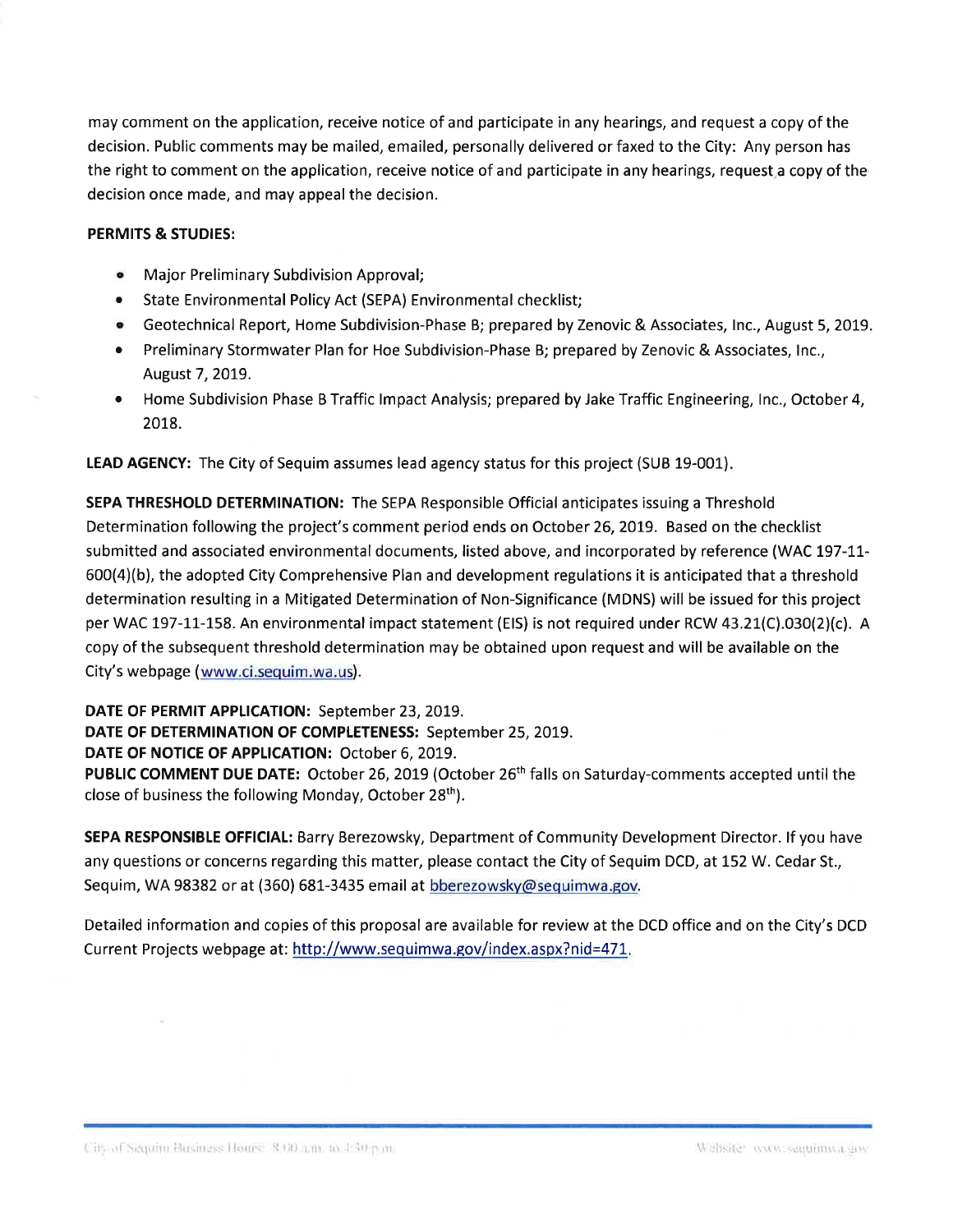